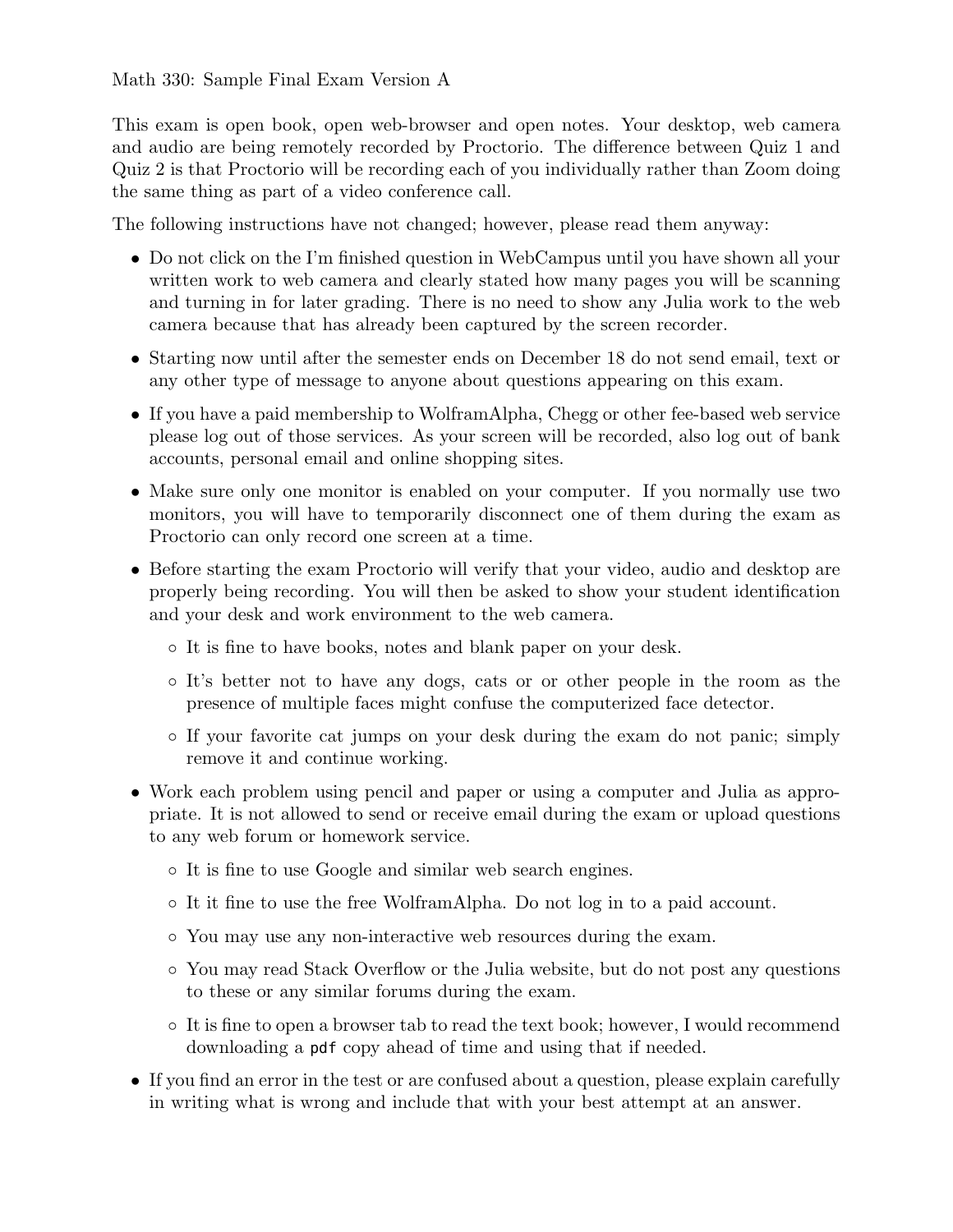- *•* When you are finished
	- *◦* Make sure your pages are consecutively numbered.
	- *◦* State how may pages you will be turning in using your microphone.
	- *◦* Show your work one page at a time to the web camera.
	- *◦* Hold each page steady for a count of 10 so the web camera can focus on it.
	- *◦* There is no need to show any Julia work to the web camera because that has already been captured by the screen recorder.
- After you have shown all your written work to the web camera, return to WebCampus, answer the I'm finished question and press submit to stop the recording.
- *•* After you have ended Proctorio you must still upload high-resolution scans of all work to Final Upload on WebCampus along with any Julia programs and computer output used to arrive at your final answers.
	- *◦* Upload all your written work as a single pdf file.
	- *◦* For Julia you may upload a JupyterLab notebook as a separate ipynb file.
	- *◦* Do not change anything before uploading copies of your work for grading.
	- *◦* Please type a note in the comment panel for the Final Upload if you notice a mistake in your work that you want to let me know about.

Except for 12(iii) which is extra credit, please answer all of the following questions:

- **1.** Indicate in writing that you have understood the requirement to work independently by writing "I have worked independently on this exam" followed by your signature as the answer to this question.
- **2.** Consider the matrices *A* and *B* given by

$$
A = \begin{bmatrix} 1 & 0 & 3 \\ 2 & 3 & 1 \\ -1 & 3 & -6 \end{bmatrix} \quad \text{and} \quad B = \begin{bmatrix} 1 & 0 & 3 \\ 0 & 3 & -5 \\ 0 & 0 & 2 \end{bmatrix}
$$

- **(i)** Explain in details why these matrices have the same determinant.
- **(ii)** What is the common value of that determinant?
- **3.** Consider the matrix

$$
A = \begin{bmatrix} 2 & 3 \\ -2 & -4 \end{bmatrix}.
$$

Write down the polynomial  $p(\lambda) = \det(A - \lambda I)$ .

- **4.** Suppose *u*, *v* ∈  $\mathbb{R}^3$  are given by *u* = (7, 2*,* −1) and *v* = (−2, 3*,* 5).
	- (i) Find  $v 2v$ .
	- (ii) Find  $vu^T$ .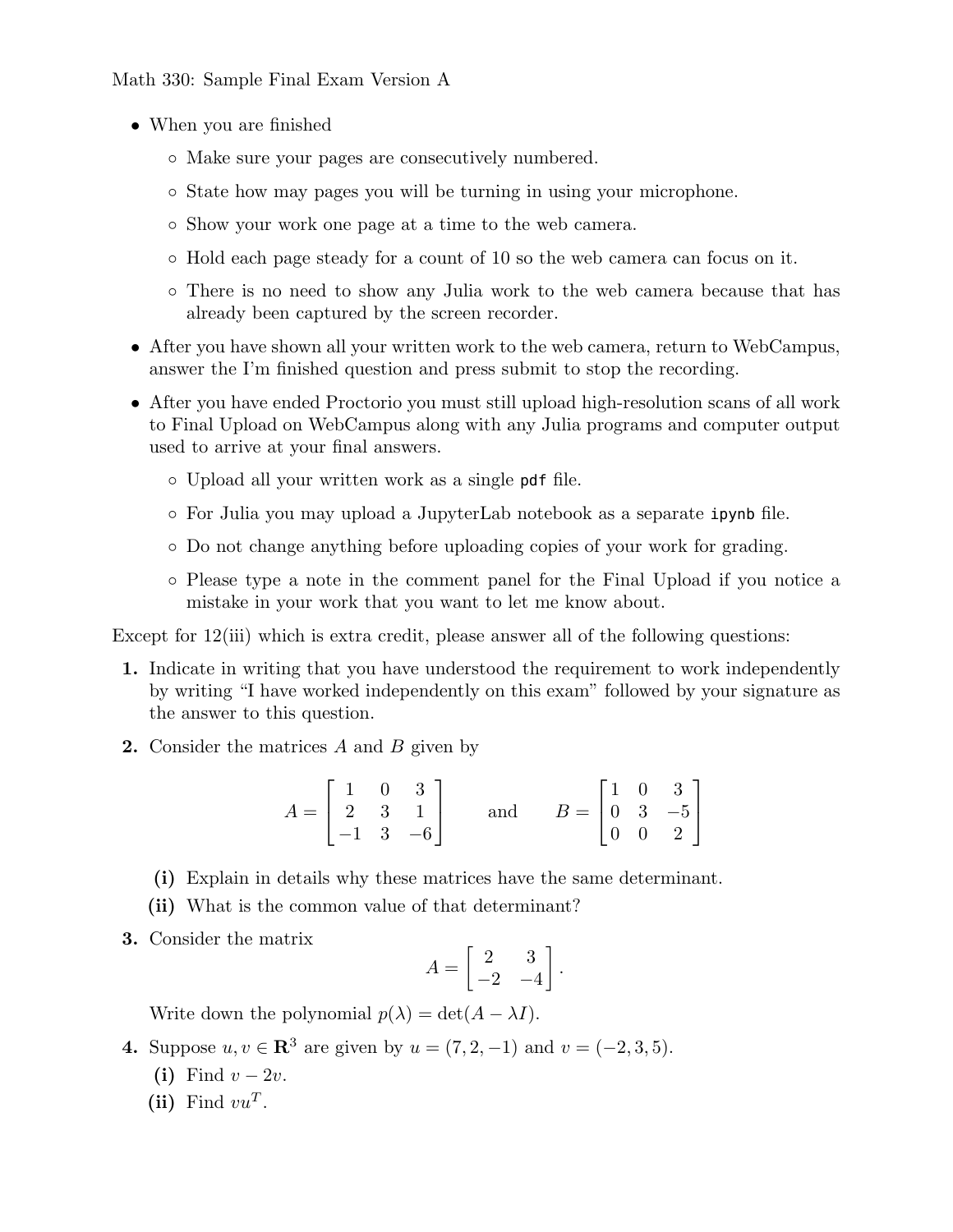- **5.** Let  $x \in \mathbb{R}^{25}$  be such that  $||x|| = 8$ . At most how many different entries of *x* could satisfy  $|x_i| \geq 3$ ?
- **6.** Consider the matrix

$$
A=\begin{bmatrix}1&2&3\\-1&0&2\end{bmatrix}
$$

- **(i)** Explain why the columns of this matrix must be linearly dependent.
- (ii) Find a nonzero vector  $c \in \mathbb{R}^3$  such that  $Ac = 0$ .
- **7.** The matrix

$$
A = \begin{bmatrix} 7 & 3 \\ -9 & -5 \end{bmatrix}
$$

has eigenvalues  $\lambda_1 = -2$  and  $\lambda_2 = 4$ .

- (i) Explain how to find eigenvectors corresponding to  $\lambda_1$  and  $\lambda_2$  by hand and then use a pencil and paper calculation to actually find them.
- **(ii)** Check your answer with Julia.
- **8.** Consider the over-determined system of linear equations  $Ax = b$  where

$$
A = \begin{bmatrix} 1 & 2 \\ 3 & 4 \\ 5 & 6 \end{bmatrix} \quad \text{and} \quad b = \begin{bmatrix} 1 \\ 1 \\ 1 \end{bmatrix}.
$$

For what value of x is  $||Ax - b||$  minimized?

- **(i)** Explain how to find *x* using the *QR* factorization.
- (ii) Explain how to find *x* using the pseudo-inverse  $A^{\dagger}$ .
- **(iii)** Use Julia or pencil and paper to actually find *x*.
- **9.** Suppose *A*, *B* and *C* are matrices that satisfy  $AB = CC^T$ .
	- (i) Is it true or false that  $A = C$  and  $B = C<sup>T</sup>$ . If true explain why, if false provide a counter example.
	- (ii) Is it true or false that  $AB = B^T A^T$ . If true explain why, if false provide a counter example.
- **10.** Consider the adjacency matrix

$$
A = \begin{bmatrix} 0 & 0 & 1 & 1 \\ 0 & 0 & 1 & 0 \\ 1 & 0 & 0 & 0 \\ 0 & 1 & 0 & 0 \end{bmatrix}.
$$

- **(i)** How many vertices are in the corresponding directed graph?
- **(ii)** Draw a picture of the directed graph.
- **(iii)** Starting at any given vertex is it possible to reach any other vertex in the graph?
- (iv) Is there any matrix power  $A^k$  such that none of the entries of  $A^k$  are zero?